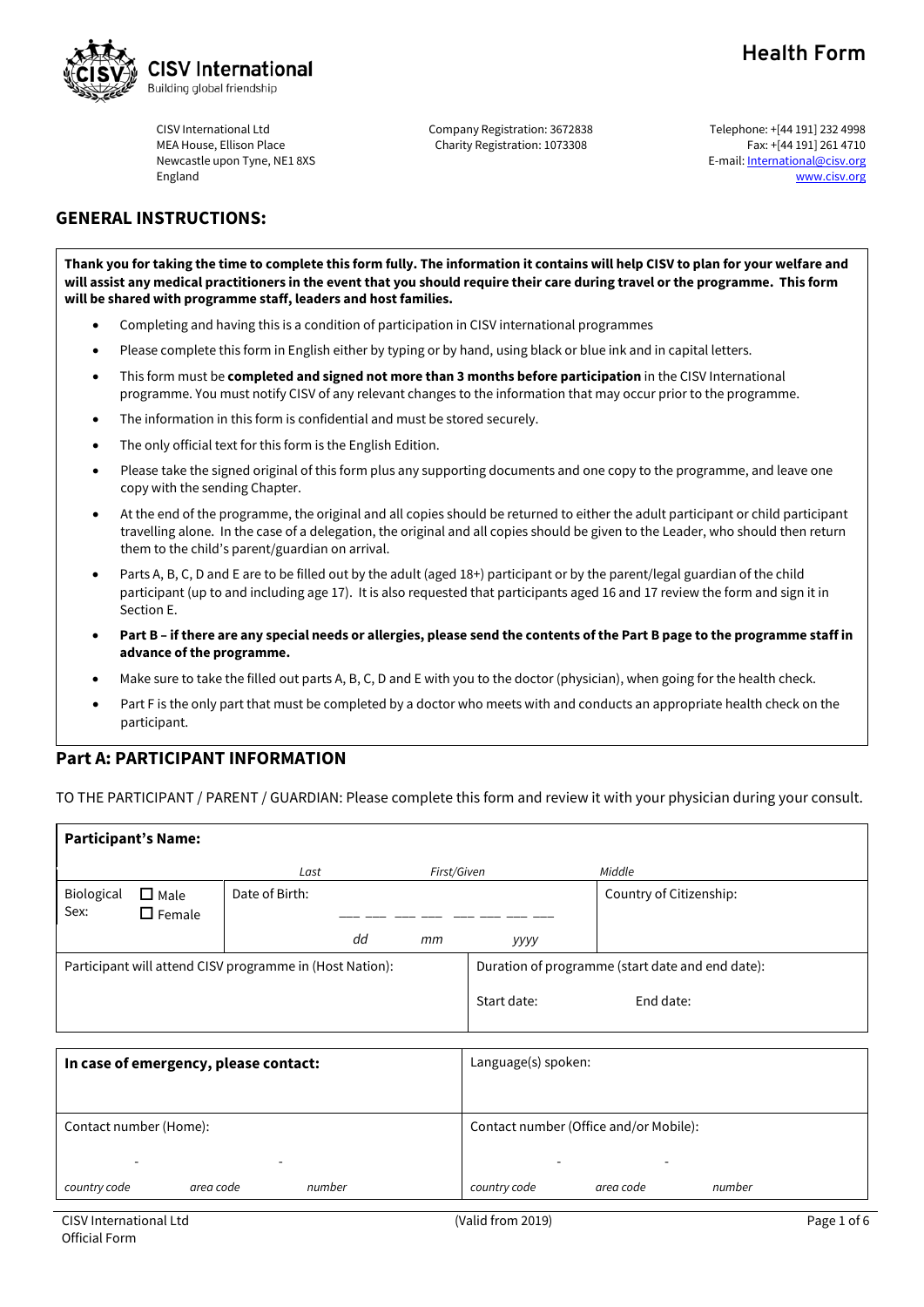# **PART B: CURRENT MEDICATIONS AND NEEDS**

**If there are any special needs or allergies, please send this page (or send the information separately) to the programme staff in advance of the programme.**

| Name of      | Sending National |
|--------------|------------------|
| Participant: | Association:     |

#### **Diet**

| Do you require a special diet?                            | Yes $\square$ No $\square$ |
|-----------------------------------------------------------|----------------------------|
| If yes, please give details:                              |                            |
| Are there any foods that you<br>cannot or should not eat? | Yes $\Box$ No $\Box$       |
| If yes, please give details:                              |                            |

### **Allergies**

#### **Do you have allergies to:**

| Food                                                  | Yes $\square$ No $\square$ | If yes, please specify:          |
|-------------------------------------------------------|----------------------------|----------------------------------|
| Bee stings or insect bites                            | Yes $\square$ No $\square$ | If yes, please specify:          |
| Medicines                                             | Yes $\square$ No $\square$ | If yes, please specify:          |
| <b>Others</b>                                         | Yes $\square$ No $\square$ | If yes, please specify:          |
| Do you have to carry an<br>anaphylaxis-set with you?* | Yes $\square$ No $\square$ | If yes, please specify contents: |
|                                                       |                            |                                  |

What medications can you be given for an allergic reaction?

**\*If you need one, please remember to bring your anaphylaxis-set with you.**

**Medications:** "Medication" is any substance a person takes to maintain and/or improve his/her health and includes vitamins and homeopathic remedies.

**Do you take any medications?\*** Please include non-prescription medications or remedies to avoid any misunderstanding.

| <b>Brand Name</b> | Generic Name | Reason for taking it | Dose, Schedule, Special<br>Instructions | If it is a prescription, is<br>it renewable? |
|-------------------|--------------|----------------------|-----------------------------------------|----------------------------------------------|
|                   |              |                      |                                         | Yes $\square$ No $\square$                   |
|                   |              |                      |                                         | Yes $\square$ No $\square$                   |
|                   |              |                      |                                         | Yes $\square$ No $\square$                   |

**\*Please ensure sufficient supply for the trip's duration.**

**Please bring any specific medical documentation (e.g. pathological findings in an electrocardiogram or xray) that would be very helpful for a doctor in the host country to have, should you require treatment. Bringing it with you can help avoid unnecessary and expensive procedures. It is recommended that you discuss this with your regular physician.**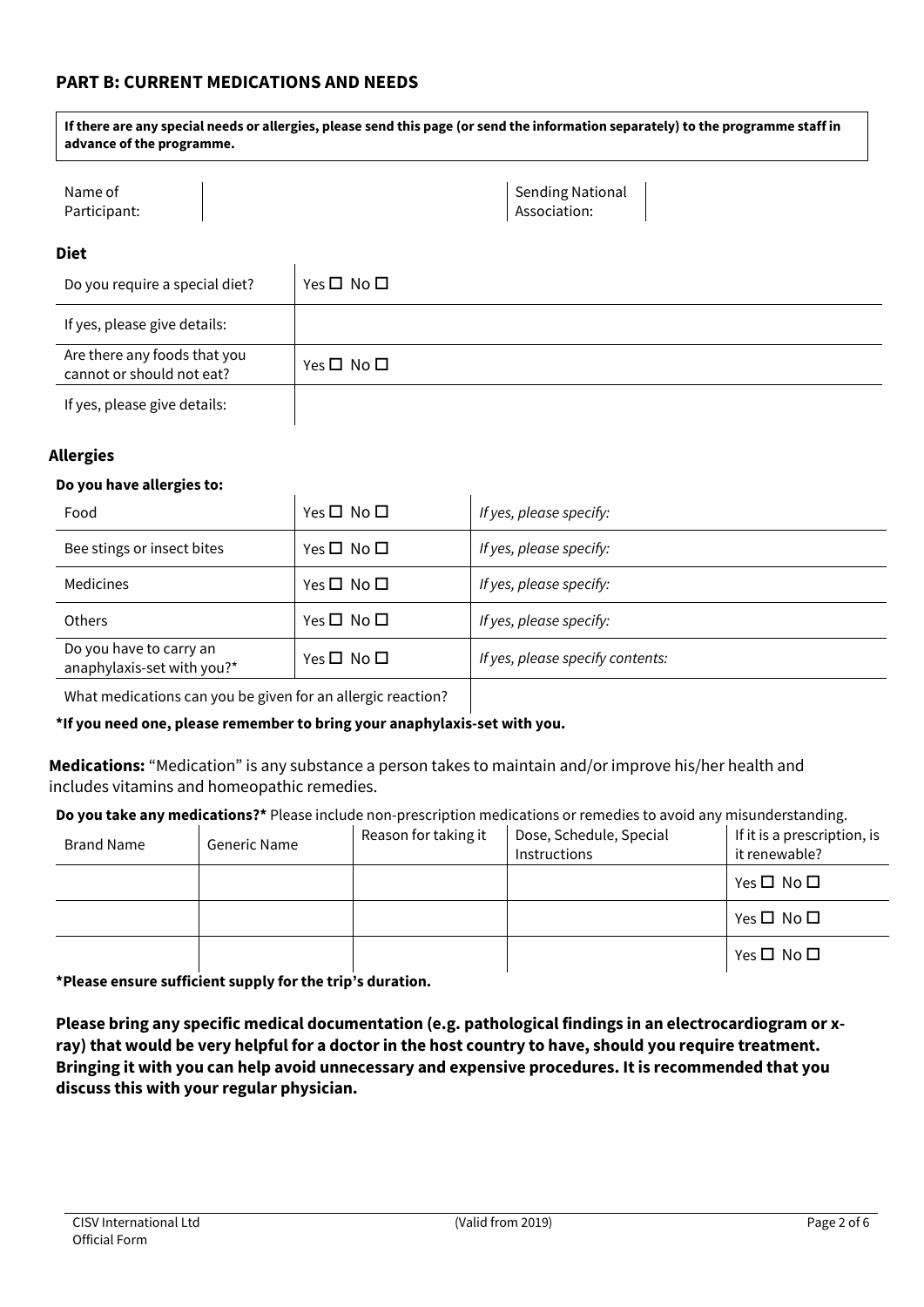## **PART C: HEALTH HISTORY**

Name of Participant:

Sending National Association:

## **In case of hospitalization by CISV, participant's medical records are available from:**

| Physician / Hospital: |  |
|-----------------------|--|
| Telephone Number:     |  |
| Address:              |  |

## **Has the participant ever had any infectious diseases? Please tick any that apply:**

| $\Box$ Measles (Rubeola)        | $\Box$ Whooping cough (Pertussis) | $\Box$ Hepatitis (specify)    | $\Box$ Frequent tonsillitis   |
|---------------------------------|-----------------------------------|-------------------------------|-------------------------------|
| $\Box$ Mumps                    | $\Box$ Scarlet fever (Scarlatina) | $\Box$ Encephalitis           | $\Box$ Sinusitis              |
| $\Box$ Rubella (German measles) | $\Box$ Rheumatic fever            | $\Box$ Yellow fever .         | $\Box$ Bronchitis             |
| $\Box$ Chickenpox (Varicella)   | $\square$ Otitis                  | $\Box$ Malaria                | $\Box$ Pneumococcal infection |
| $\Box$ Staphylococcal infection | $\Box$ Streptococcal infection    | $\Box$ Other, please specify: |                               |

### **Please provide a brief history/explanation regarding above and whether they have left any lasting complications:**

### Does the participant have any recurring medical problems or chronic conditions? Please tick **XX** any that apply:

| $\Box$ Anaemia/blood disorder    | $\Box$ Heart disease            | $\Box$ HIV              | $\Box$ Migraines/headaches      |
|----------------------------------|---------------------------------|-------------------------|---------------------------------|
| $\square$ Asthma                 | $\Box$ Endocrine disorder       | $\Box$ Kidney disease   | $\Box$ Mobility limitations     |
| $\Box$ Epilepsy                  | $\Box$ Diabetes                 | $\Box$ Tuberculosis     | $\Box$ Musculoskeletal problems |
| $\Box$ Autoimmune disorder       | $\Box$ Thyroid disease          | $\Box$ Hearing problems | $\Box$ Neurological concerns    |
| $\square$ Cardiovascular disease | $\Box$ Eye disease*             | $\Box$ Hypertension     | $\Box$ Seizure disorder         |
| $\Box$ Heart murmur              | $\Box$ Gastrointestinal disease | $\Box$ Sleep disorder   |                                 |
|                                  | $\Box$ Other, please specify:   |                         |                                 |

### **\*If you wear glasses or contact lenses, please bring a copy of your prescription to the programme.**

Please specify if there is anything that the programme staff should be aware of relating to any of the above: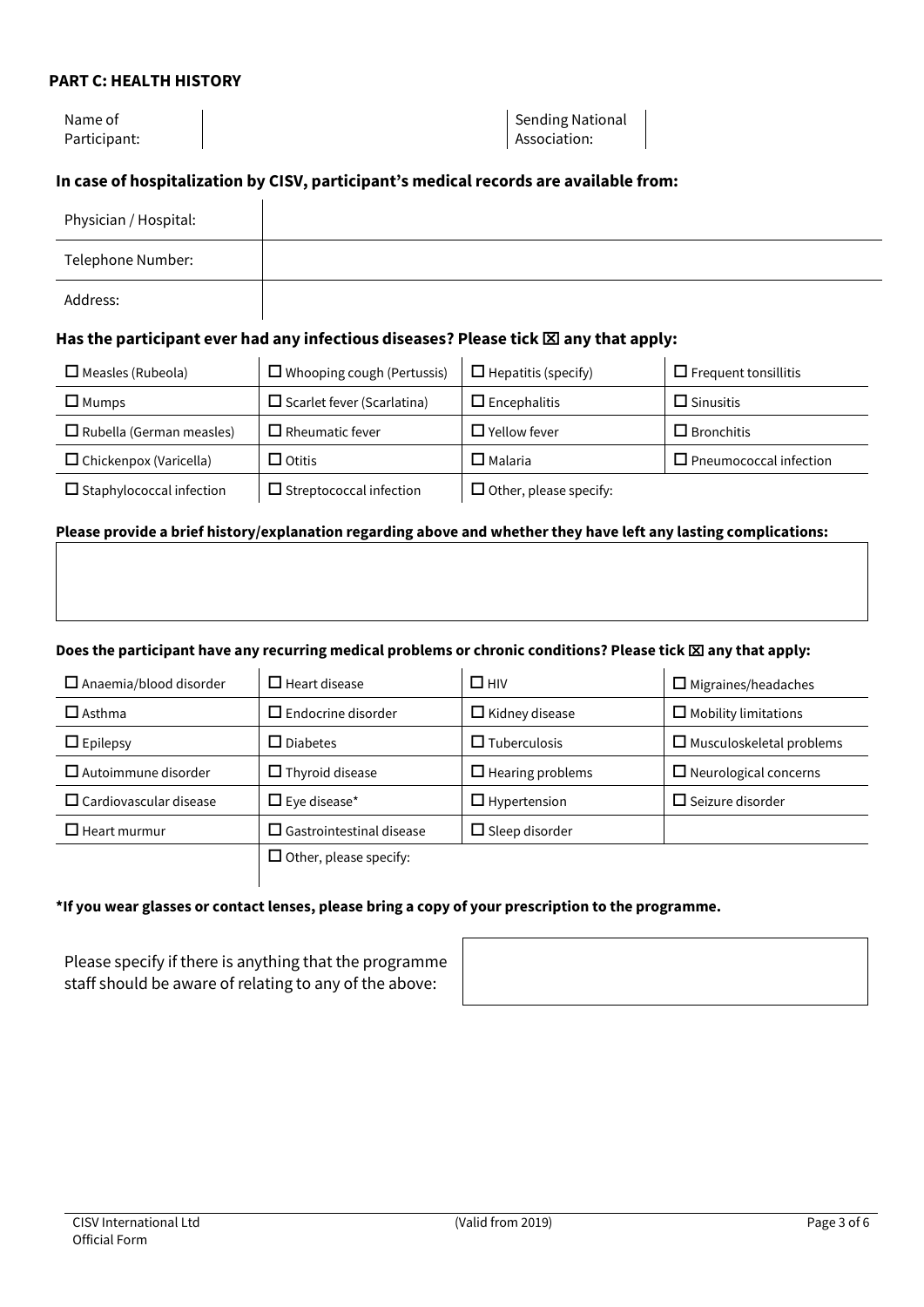Name of Participant:

Sending National Association:

### **Is there any family history of the following? Please tick**  $\boxtimes$ **:**

| $\Box$ Allergies or asthma | $\Box$ Epilepsy      | $\Box$ Hypertension           | $\Box$ Migraines/headaches |
|----------------------------|----------------------|-------------------------------|----------------------------|
| $\Box$ Diabetes            | $\Box$ Heart disease | $\Box$ Mental health problems | $\Box$ Skin diseases       |

 $\square$  Other, please specify:

| Please specify if there is anything that the programme |
|--------------------------------------------------------|
| staff should be aware of relating to any of the above: |

### In the past 5 years, has the participant ever been a hospital patient for any other condition? Yes  $\Box$  No  $\Box$

| Date                                                                                                            | Diagnosis | Details |
|-----------------------------------------------------------------------------------------------------------------|-----------|---------|
|                                                                                                                 |           |         |
|                                                                                                                 |           |         |
|                                                                                                                 |           |         |
|                                                                                                                 |           |         |
| the contract of the contract of the contract of the contract of the contract of the contract of the contract of |           |         |

#### **For Female Participants:**

| Has the participant started menstruating?                                       | Yes $\square$ No $\square$ |
|---------------------------------------------------------------------------------|----------------------------|
| If yes, is there any menstrual disorder?                                        | Yes $\square$ No $\square$ |
| What medication can be given for menstrual pain/dysmenorrhea?                   |                            |
| Is the participant pregnant or is there a possibility that she may be pregnant? | Yes $\square$ No $\square$ |

#### **Immunizations:**

Please provide information on immunizations received:

| Immunization                            | Yes | No.                         | Date of inoculation or<br>most recent booster | Immunization                     | Yes | No | Date of inoculation or<br>most recent booster |
|-----------------------------------------|-----|-----------------------------|-----------------------------------------------|----------------------------------|-----|----|-----------------------------------------------|
| DPT (Diphtheria,<br>Pertussis, Tetanus) |     | $\overline{\phantom{a}}$    |                                               | MMR (Measles,<br>Mumps, Rubella) |     | П  |                                               |
| Polio                                   |     | $\Box$                      |                                               | Hepatitis A                      |     | □  |                                               |
| Measles                                 |     | $\mathcal{L}_{\mathcal{A}}$ |                                               | Hepatitis B                      |     | П  |                                               |
| Chickenpox                              |     | $\overline{\phantom{0}}$    |                                               | Influenza                        |     | □  |                                               |
| Meningococcal                           |     | $\overline{\phantom{a}}$    |                                               | Pneumococcal                     |     | □  |                                               |
| Tetanus                                 |     |                             |                                               | Other, please<br>specify:        |     |    |                                               |

#### Has the participant received all the necessary immunizations for travel to your host nation? Yes  $\Box$  No  $\Box$ Please give details below:

| Immunization | Yes    | No | Date |
|--------------|--------|----|------|
|              | —      |    |      |
|              | –<br>- |    |      |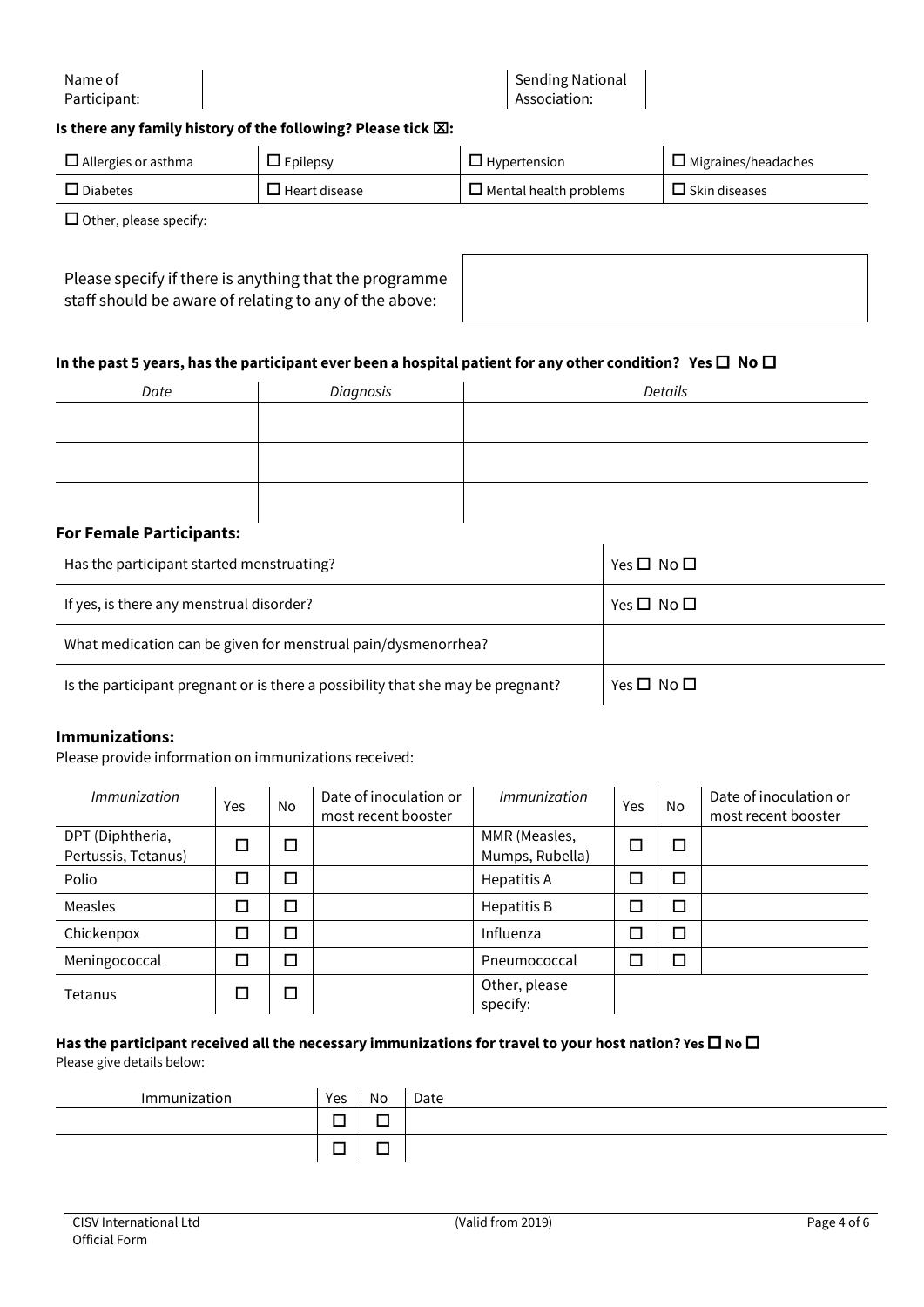## **PART D: MENTAL, EMOTIONAL AND SOCIAL HEALTH**

Name of Participant: Sending National Association:

**Has the participant ever been diagnosed with a condition that impacts learning (e.g. ADHD, sensory processing**   $problem)$  Yes  $\Box$  No  $\Box$  If yes, which:

**Does the participant have a psychiatric diagnosis such as depression, Obsessive-Compulsive Disorder, panic/ anxiety disorder, etc.?** Yes  $\Box$  No $\Box$  If yes, which:

**Does the participant have any emotional/mental health concern (whether professionally diagnosed or not) (Specify: \_\_)** Yes **□** No **□** 

**During the past year has the participant seen a professional (e.g. doctor, psychologist, psychiatrist) to address mental, emotional or social health concerns?** Yes **□** No □ If yes, which:

If "yes" was the answer to any of the four statements above, please attach documentation that addresses the following:

- describes the concern and the management plan (including medication) while in our programme;
- describes the behaviours that will indicate to our staffthatthe participant needs professionalreferral; and
- provides recommendations for how to help the participant and lists any special needs.

**The participant has had a traumatic life event that continues to affect the participant's life?** Yes  $\square$  No  $\square$ 

If "yes", please attach written information about the event, its impact on the participant's life, and care tips for the staff at the programme.

**What have we forgotten to ask?** Provide additional information about the participant's health or special needs that may have been neglected on this form. We are particularly interested in information that has an impact on the participant's ability to fully participate in our programme. Attach additional information if needed.

# **PART E: CERTIFICATION**

I certify that all responses made on this form are true, accurate and complete, and I will notify CISV International of any relevant changes that may occur prior to or during my international programme. I have included in this form, advised my CISV Chapter, my delegation Leader and the programme host Staff of any special needs or assistance that I/the participant may have relating to my/the participant's physical and mental health. I am aware that if I do not provide complete information, this may cause hardship and concern to others and may affect my/the participant's own welfare. I understand that if I do not provide complete information, CISV may decide to send me/the participant home from the programme at my/the participant's own expense.

I consent to the release of medical information to CISV International or its agents so that they may provide me with needed assistance. I further agree that CISV International or its agents may release information to other persons who may need this information to assist me/the participant or to assist others in the programme. I understand and agree that this form may be released to the host Chapter or Programme Director for such purposes.

Signature of Participant/Junior Counsellor (age 16+) / Adult Leader or Staff:

\_\_\_\_\_\_\_\_\_\_\_\_\_\_\_\_\_\_\_\_\_\_\_\_\_\_\_\_\_\_\_\_\_\_\_\_\_\_\_\_\_\_\_\_\_\_\_\_\_\_\_ Date: \_\_\_\_\_\_\_\_\_\_\_\_\_\_\_\_\_\_\_\_\_\_\_\_\_\_\_\_

Signature of Parent/Guardian of Participant/Junior Counsellor under age 18:

\_\_\_\_\_\_\_\_\_\_\_\_\_\_\_\_\_\_\_\_\_\_\_\_\_\_\_\_\_\_\_\_\_\_\_\_\_\_\_\_\_\_\_\_\_\_\_\_\_\_\_\_ Date: \_\_\_\_\_\_\_\_\_\_\_\_\_\_\_\_\_\_\_\_\_\_\_\_\_\_\_